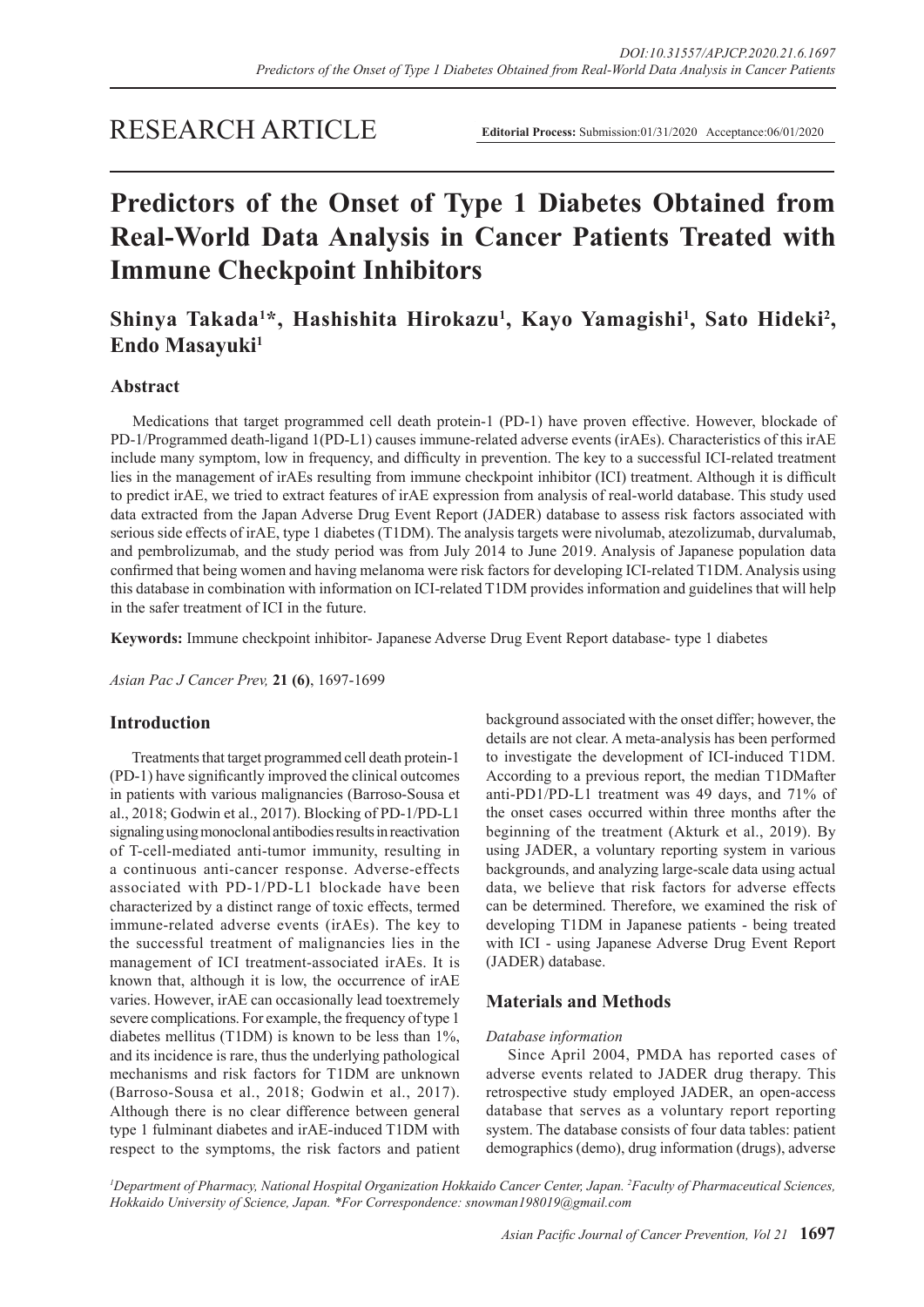#### *Takada Shinya et al*

events (reac), and primary illnesses (history) Figure 1. It renders informed consent unnecessary as information that can be used to identify individuals - such as patient name is anonymized. The side effect report was downloaded from PMDA website (https://www.info.pmda.go.jp/ fukusayoudb/CsvDownload.jsp), and the analyzed extraction period was from July 2014 to June 2019. We targeted four different ICI (nivolumab, atezolizumab, durvalumab, pembrolizumab). We extracted and analyzed the reports on the development of type 1 diabetes by ICI and non-ICI. And, a logistic regression analysis with age, sex, and cancer type as covariates of the risk of ICI-related T1DM were performed. This study was approved by the ethics committee of Hokkaido Cancer Center, Sapporo, Japan (Approval No: 31-57).

| Table 1. Type 1 Diabetes Mellitus in Patients Receiving |  |
|---------------------------------------------------------|--|
| Immune Checkpoint Inhibitor Therapy                     |  |

|               | With ICIs                  | Without ICIs               |                          |
|---------------|----------------------------|----------------------------|--------------------------|
| <b>ICIs</b>   | $T1DM^{#1}/Total$<br>cases | $T1DM^{#1}/Total$<br>cases | Odds Ratio<br>$(95\%CI)$ |
| Nivolmab      | 220/6301                   | 706/580203                 | $28.7(24.6 - 33.4)$      |
| Pembrolizumab | 79/3499                    | 706/586425                 | 18.8(14.823.7)           |
| Druvalumah    | 1/329                      | 706/586175                 | $2.5(0.4-14.3)$          |
| Atezolizumab  | 3/433                      | 706/586071                 | $5.8(1.9-17.0)$          |
| Total         | 303/10562                  | 706/575942                 | $23.4(20.4-26.8)$        |

#1;T1DM, type 1 diabetes mellitus

| DEMO Table (595,954 patients) | Drug information Table(3,4       |
|-------------------------------|----------------------------------|
| <b>ID Number</b>              | <b>ID Number</b>                 |
| Reported number of times      | Reported number of times         |
| Gender                        | Drug number                      |
| Age                           | Participation of drug            |
| Weight                        | Genetic name                     |
| Height                        | Brand name                       |
| Year of report                | Administration route             |
| Kind of report                | Drug starting date               |
| Reporter's qualification      | Drug finishing date              |
|                               | Dose                             |
|                               | Dosage unit                      |
|                               | Time per day of administrat      |
|                               | Reason of using drug             |
|                               | Treatment method                 |
|                               | Relapse or not by suspected      |
|                               |                                  |
|                               | <b>Medical history Table (94</b> |
|                               | <b>ID Number</b>                 |
|                               | Reported number of times         |
|                               | Medical history                  |
|                               | <b>REAC Table(1,199,3</b>        |
|                               | <b>ID Number</b>                 |

#### *Statistical analysis*

A chi-squared test analysis was used to compare the characteristics of patients. Multiple logistic regression analysis was used to extract risk factors for ICI-induced T1DM. Two-sided P-values less than 0.05 were considered significant. All analyses were performed using BellCurve for Excel (Social Survey Research Information Co., Ltd.).

#### **Results**

As shown in Figure 1, after merging databases three tables using ID numbers (DRUG (3,492,552 reports), REAC (1,199,372 reports), and Medical history (942,171reports)), a total of 595,954 patients information were obtained. We extracted and analyzed the reports on the onset of type 1 diabetes by ICI and non-ICI.

*Comparison of ICI and non-ICI type 1 diabetes incidence* The incidence of T1DM was significantly higher in

Table 2. Multivariate Logistic Analysis of Patients with Type 1 Diabetes Mellitus

| Characteristic                        | Total number<br>of cases | Cases of<br>T1DM | Odds<br>Ratio(95%CI) |
|---------------------------------------|--------------------------|------------------|----------------------|
| Sex (male= $1$ , female= $0$ )        | 2944                     | 81               | $1.49(1.12 - 1.97)$  |
| Cancer Type<br>$(melanoma=1,other=0)$ | 1251                     | 47               | $2.01(1.44 - 2.82)$  |
| Age > 70 years<br>$(270y=1,570=0)$    | 5408                     | 105              | $0.98(0.76 - 1.29)$  |

| Drug information Table(3,492,552 reports) |  |
|-------------------------------------------|--|
| <b>ID Number</b>                          |  |
| Reported number of times                  |  |
| Drug number                               |  |
| Participation of drug                     |  |
| Genetic name                              |  |
| Brand name                                |  |
| Administration route                      |  |
| Drug starting date                        |  |
| Drug finishing date                       |  |
| Dose                                      |  |
| Dosage unit                               |  |
| Time per day of administration            |  |
| Reason of using drug                      |  |
| Treatment method                          |  |
| Relapse or not by suspected medicine      |  |
| Medical history Table (942,171 reports)   |  |
| <b>ID Number</b>                          |  |
| Reported number of times                  |  |
| Medical history                           |  |
|                                           |  |
| REAC Table(1.199.372reports)              |  |
| <b>ID Number</b>                          |  |
| Reported number of times                  |  |
| Name of adverse event                     |  |
| Progress                                  |  |
| Date                                      |  |

Figure 1. JADER Database Consisting of Four Information Tables (DEMO, DRUG, REAC, medical history).The bold number shows the number of reports extracted between July 2004 and June 2019. Abbreviations: DEMO, patient demographic information; DRUG, drug information; REAC, adverse events.